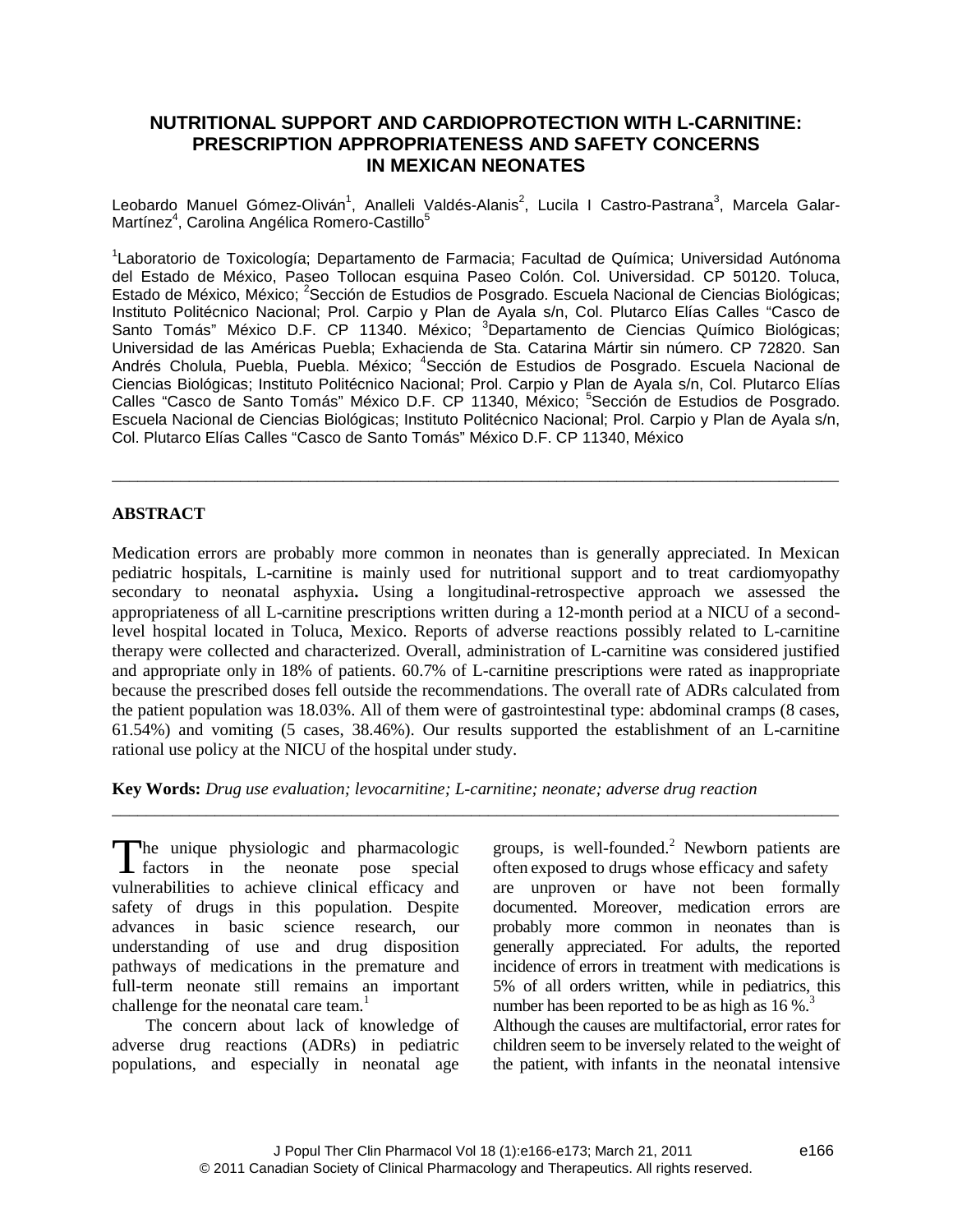care unit (NICU) being most likely to experience medication errors and potential adverse drug events  $(ADEs)$ .<sup>3</sup> Thus, the rational use of medication in pediatrics should be investigated to foster the improvement of the health care of children.

Levocarnitine or L-carnitine, an amino acid derivative, is described as a conditionally essential nutrient. Oral and intravenous L-carnitine is available as a nutritional supplement and as a prescribed orphan drug treatment for primary and secondary L-carnitine deficiencies. Although the majority of patients are capable of endogenous carnitine synthesis, especially neonates and infants have decreased biosynthetic capacity and are at risk of developing carnitine deficiency, particularly when receiving parenteral nutrition (PN).<sup>4</sup> Reduction of carnitine levels may affect fatty acid oxidation and thus be of potential pathophysiological relevance under conditions with higher energy demands, e.g., in sepsis, prematurity, dysmaturity and asphyxia.<sup>5</sup> Metabolic homeostasis of the heart can also be affected by carnitine deficiency. Cardiac anomalies including cardiomyopathy, cardiomegaly, and cardiac failure have been reported as clinical symptoms of carnitine deficiency.<sup>4</sup>

Some authors suggest that it is unclear whether there is any benefit of carnitine supplementation on weight gain and neonatal morbidity e.g., respiratory morbidity or apnea of prematurity.<sup>5-7</sup> Clearly, more research is needed to provide evidence of L-carnitine benefits and to be able to determine an appropriate dose and length of carnitine supplementation in pediatric nutrition.4,6

In Mexican pediatric hospitals and neonatology units L-carnitine is mainly used for nutritional support and to improve cardiac functioning in children with cardiomyopathy secondary to neonatal asphyxia. To date, FDA approved indications for L-carnitine include carnitine deficiencies, primary and secondary due to inborn error of metabolism, as well as treatment and prophylaxis of end stage renal disease requiring hemodialysis.<sup>8</sup> Use of levocarnitine is variable: currently considered off-label for the treatment of pediatric cardiomyopathy.<sup>8</sup>

Since few drugs have been tested or labeled for use in newborns, and considering the fact that 47 to 59% of prescribed drugs that are used in a

NICU are used off-label.<sup>2</sup> It is important to document drug utilization in all settings in order to prioritize drugs for future research aimed at evaluating their safety and efficacy for use among neonates.<sup>9</sup>

Thus, the purpose of our study was to evaluate L-carnitine utilization in Mexican neonates in order to determine prescription appropriateness and to identify safety issues that could lead to the creation of evidence-based prescription guidelines and policies.

# **MATERIAL AND METHODS**

A longitudinal-retrospective drug utilization review of indication-prescription type $10$  was carried out at a second-level hospital located in Toluca city, State of Mexico. Medical and pharmacy records were searched for all neonates treated with L-carnitine. We analyzed all neonatal L-carnitine prescriptions written in a 12-month period in the neonatology service of the Hospital para el Niño IMIEM. From a total of 464 medical consultations attended during the study period, 70 medical records were from patients who had been prescribed L-carnitine. 9 charts were excluded from the evaluation because of incompleteness of data. A total of 61 charts were analyzed in our study. Data on patient demographics, laboratory test results, indication for L-carnitine, dosage, dosage form, regimen and concomitant medications were collected. The study received prior approval from the hospital´s research ethics board. All data were devoid of personal identifiers in order to protect the confidentiality of patient information.

Appropriateness of prescription was assessed according to specialized drug information literature<sup>8,11-17</sup> and based on the following pharmacotherapeutic variables: indication, dosage regimen (dose, frequency and duration of therapy), dose adjustment for nutritional status, renal and hepatic failure, contraindications and drug interactions. Each pharmacotherapeutic criterion was treated as a binary categorical appropriate and inappropriate. Prescriptions were rated as "appropriate" when no errors were found according to pharmacotherapeutic variables. "Inappropriate" prescriptions contained at least one error for any of the variables assessed.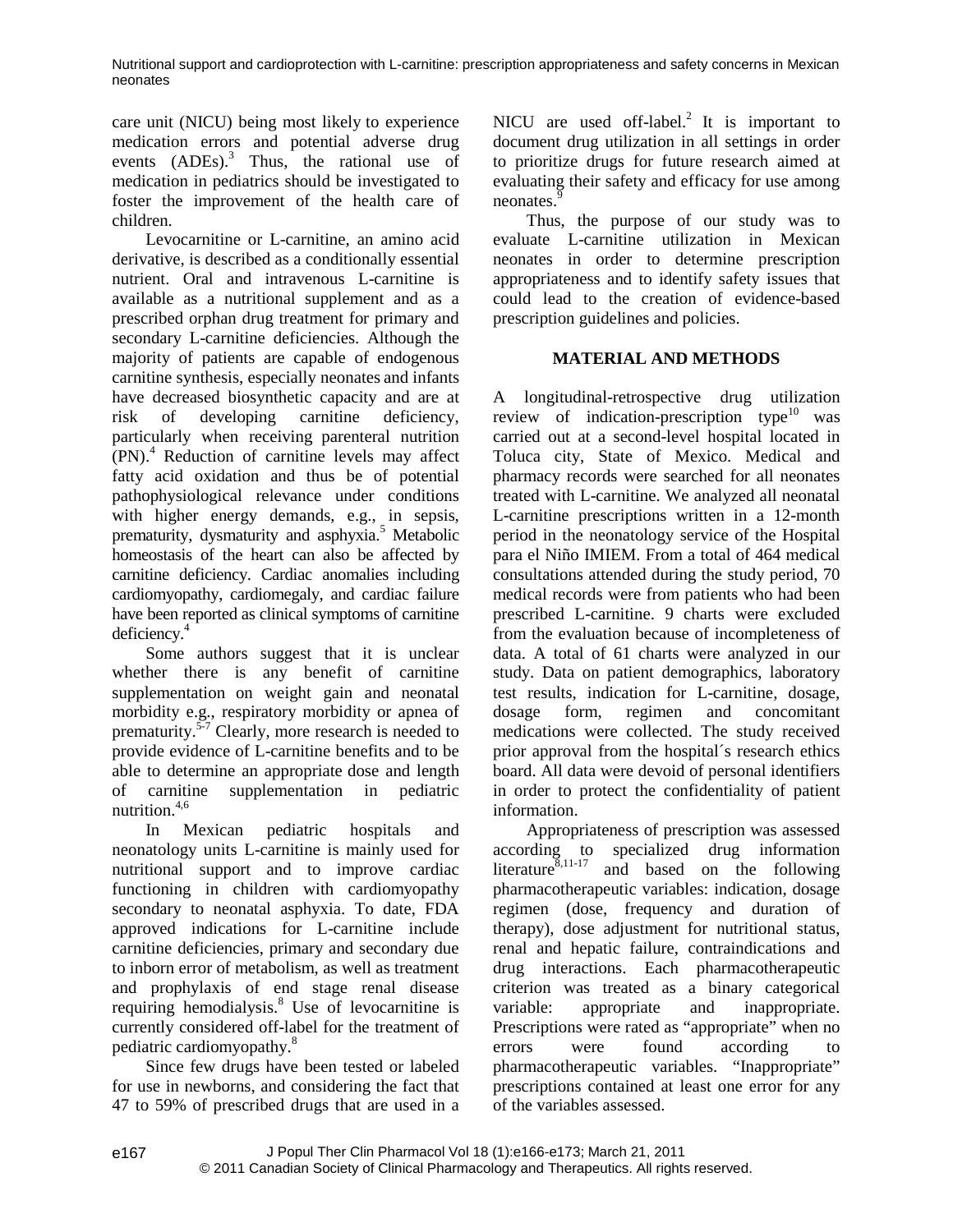Reports of adverse reactions possibly related to L-carnitine therapy were collected from the medical records in order to assess causality, severity, clinical significance and prevalence of Lcarnitine-induced adverse reactions. Based on Naranjo algorithm<sup>18</sup>, adverse reactions were classified as definite, probable, possible or doubtful. Depending upon the severity and clinical significance**,** ADRs were classified into mild, moderate and severe reactions.<sup>19-21</sup> Prevalence of L-carnitine-induced adverse reactions was calculated as the number of ADR patients divided by the total number of patients treated with this drug.

## **RESULTS AND DISCUSSION**

## **Demographics**

From 61 patients, 64% were preterm and 36% full-term newborns. This predominance of preterm babies treated with L-carnitine correlates with previous studies where gestational age has been found as an important risk factor for morbimortality in neonates.<sup>22</sup> There were  $55.7\%$ male and 44.3% female patients. The higher proportion of male newborns agrees with reports from other Latin American countries where male neonates are more frequently hospitalized in NICUs than females, possibly due to genetic predisposition. $^{23,24}$  All patients were undergoing polytherapy at the time of the study (up to 24 medications), which has widely been recognized as an important risk factor associated with morbimortality, medication errors and adverse drug reactions in neonates.

The pediatric hospital IMIEM attended 95,867 consultations during the period of study. Patients are usually of low socioeconomic status and come from the states of Mexico, Michoacán and Guerrero. During 2006, 464 neonates were admitted, from them, 17.2% died during hospitalization. Neonatal deaths (80 cases) were 37.7% of the total of deaths at the hospital that year. Average duration of neonatal hospital stay was 9.9 days and NICU bed occupancy rate was 87% (from a total of 18 beds). Antibiotics like ampicillin, amikacin, gentamicin and cefotaxime were the most widely prescribed drugs in the NICU together with ranitidine, midazolam, dexamethasone and dobutamine. L-carnitine was prescribed to 70 newborn patients.

Morbimortality statistics of the IMIEM pediatric hospital agree with national statistics for  $n$ eonates<sup>25</sup>, which confers good representativeness of the Mexican population to our population of study. Upper respiratory tract infections were the main cause of morbidity and mortality among children hospitalized in the IMIEM Hospital during 2006. Strikingly, malnutrition was listed as the  $10^{th}$  cause of morbidity (364 children deaths) of patients admitted at the IMIEM hospital that year. Morbidity of newborn patients admitted to the NICU was mainly caused by neonatal hyperbilirubinemia (92 cases, 19.8%), neonatal sepsis (72 cases, 15.5%), neonatal asphyxia (53 cases, 11.4%) and congenital cardiomyopathy (45 cases, 9.7%). Neonatal sepsis, neonatal asphyxia and congenital cardiomyopathy were also the main causes of mortality in the NICU during the 12-month period of our study. All these diseases justify L-carnitine prescription.

# **L-Carnitine Utilization Patterns**

In the NICU of the IMIEM hospital, L-carnitine is used as a nutritional support for weight gain and as a cardioprotector for hypoxic (ischemic) cardiomyopathy due to neonatal asphyxia. Overall, administration of L-carnitine was considered justified and appropriate only in 18% of patients, given the clinical context, but the initial L-carnitine choice was considered appropriate for most patients (86.9%) (Table 1). When evaluating prescription appropriateness, the pharmacotherapeutic variable 'indication' was assessed by verifying the correspondence between the diagnosis and prescription. Results showed that 13.1% of L-carnitine patients did not have agreement between administration (pharmacy notes) and prescription (medical records) of Lcarnitine.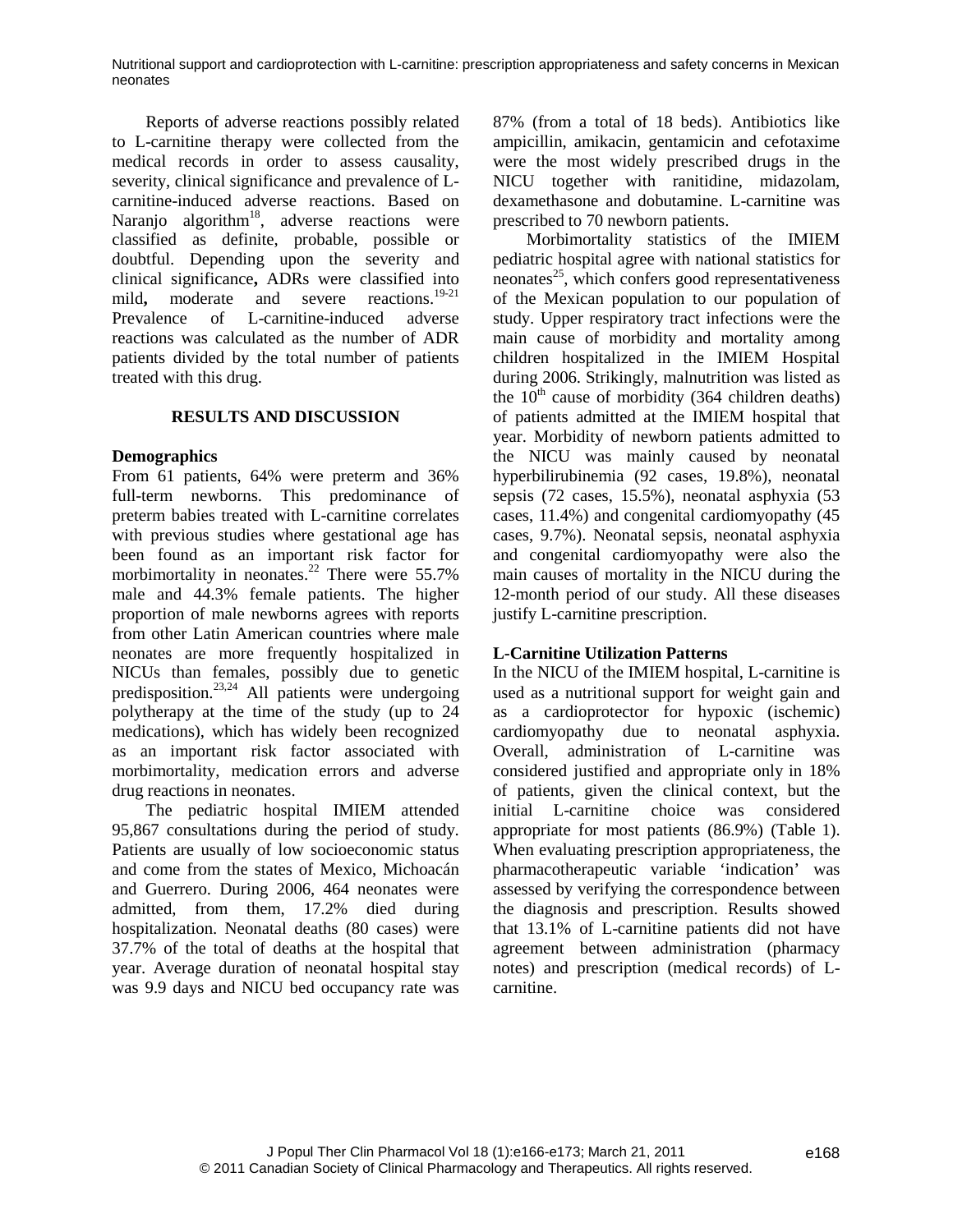**TABLE 1** Assessment of L-carnitine prescription appropriateness according to specialized drug information literature and pharmacotherapeutic indicators.

|                                                  | <b>L-carnitine prescriptions</b>        |                                           |
|--------------------------------------------------|-----------------------------------------|-------------------------------------------|
| <b>Pharmacotherapeutic variables</b>             | No. of Appropriate<br>prescriptions (%) | No. of Inappropriate<br>prescriptions (%) |
| Indication                                       | 53 (86.9)                               | 8(13.1)                                   |
| Dosage regimen <sup>a</sup><br>Dose<br>Frequency | 24 (39.3)<br>46 (75.4)                  | 37(60.7)<br>15(24.6)                      |
| Dose adjustment <sup>b</sup>                     | 61 (100)                                | 0(0)                                      |
| Contraindications                                | 61 (100)                                | 0(0)                                      |
| Drug interactions                                | 61 (100)                                | 0(0)                                      |
| Appropriateness assessment                       | 11(18)                                  | 50 (82)                                   |

N= 61 L-carnitine prescriptions

<sup>a</sup> Duration of therapy was not assessed (see explanation within the text).

**b** Dose adjustment for nutritional status, renal and hepatic failure

For NICU patients treated with L-carnitine as a cardioprotector, elevated levels of creatinine phosphokinase myocardial binding isoenzyme (CPK-mb) are used as biochemical markers of myocardial-cell injury in order to decide whether L-carnitine should be prescribed or not. Nevertheless, CPK-mb levels were not measured for all patients diagnosed with hypoxic (ischemic) cardiomyopathy and treated with L-carnitine. This inconsistency hindered the possibility of generating valuable evidence of L-carnitine effectiveness on the reduction of CPK-mb levels and on the treatment of a clinical condition for which L-carnitine is used in an off-label manner in neonates. Future research should be focus on the correlation between L-canitine and CPK-mb plasma levels and myocardial recovery after neonatal asphyxia.

Due to the retrospective nature of this study, all identified medication errors belonged to the category of prescription errors. The most common types of prescribing errors were dosing errors (Table 1). Medical literature recommends the use of 50-100 mg/kg/24 hr of L-carnitine either oral or IV (bolus or infusion) for the treatment of its FDA approved indications in pediatric patients.<sup>8,11-15,26-30</sup> When using larger doses, gastrointestinal

e169

symptoms, specifically diarrhea, nausea, and cramping, may appear. Higher doses (up to 800 mg/kg/24 hr) may be required only in patients with excessive urinary loss. It is also recommended to administer oral doses with or following meals to maximize tolerance. Furthermore, although doses of 50–100 mg/kg/day L-carnitine are used for patients with carnitine deficiency syndromes, studies in neonates and infants have found increased serum carnitine concentrations with only 10–20 mg/kg/day and with little known or observed adverse effects.<sup>4</sup> In our study, 60.7% of Lcarnitine prescriptions were rated as inappropriate because the prescribed doses fell outside the recommendations. Because of the special pharmacokinetic features in neonates and considering that most common L-carnitine-related adverse reactions are usually dose-dependent, dose recommendations should be strictly adhered to.

Taking an 8-hour dosing interval as reference $8,11-15$ , 75.4% of L-carnitine prescriptions in our study were adequate (Table 1). Dose adjustment for nutritional status, renal and hepatic failure was done for all patients treated with Lcarnitine. The duration of therapy was not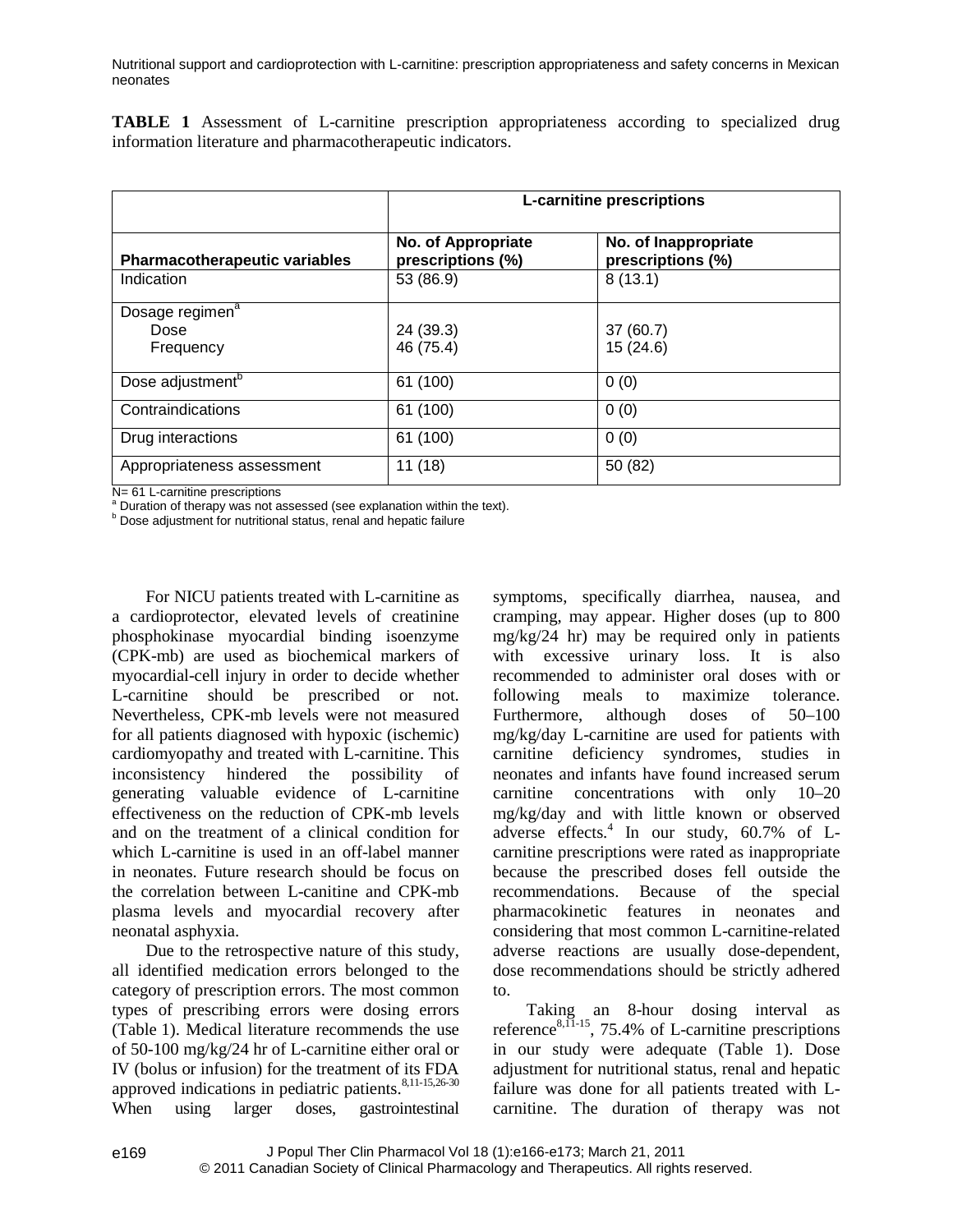assessed due to the lack of specific information about this pharmacotherapeutic variable on Lcarnitine drug information sources. Moreover, duration of treatment in our patients was variable, with a minimum of 1 day and a maximum length of treatment of 37 days (average: 10 days). According to clinical studies, cardioprotection can be achieved after treatment with L-carnitine for 2 weeks until 1 year of treatment. $31,32$  Taking the average hospital stay of our patients into consideration, to evaluate this pharmacotherapeutic variable would be useless to determine prescription appropriateness. No drugdrug interactions were found when assessing the prescriptions.

Multivariable logistic regression was used to identify factors that independently influenced the appropriateness of the L-carnitine prescriptions (Table 2). Dosage regimen (dose and frequency) and indication were the pharmacotherapeutic variables found to be significantly associated to prescription inappropriateness of L-carnitine in neonates. Influence of these variables on rational drug use was also described by us previously.<sup>33</sup>

**TABLE 2** Logistic regression for L-carnitine prescriptions according to pharmacotherapeutic criteria used to assess L-carnitine utilization patterns (Enter-First method).

| Variable               | <b>Statistical significance</b> | <b>Relative risk</b> |
|------------------------|---------------------------------|----------------------|
| <b>Indication</b>      | $0.015^a$                       |                      |
| Appropriate            | 0.028 <sup>a</sup>              | 1.73                 |
| Innapropriate          | 0.017 <sup>a</sup>              | 12.26                |
| <b>Dose</b>            | 0.008 <sup>a</sup>              |                      |
| Appropriate            | 0.623                           | 0.21                 |
| Innapropriate          | $0.031^{a}$                     | 28.15                |
| <b>Dosing interval</b> | 0.037 <sup>a</sup>              |                      |
| Appropriate            | 0.012 <sup>a</sup>              | 4.56                 |
| Innapropriate          | 0.028 <sup>a</sup>              | 18.45                |

Logistic regression; <sup>a</sup> statistical significance p<0.05.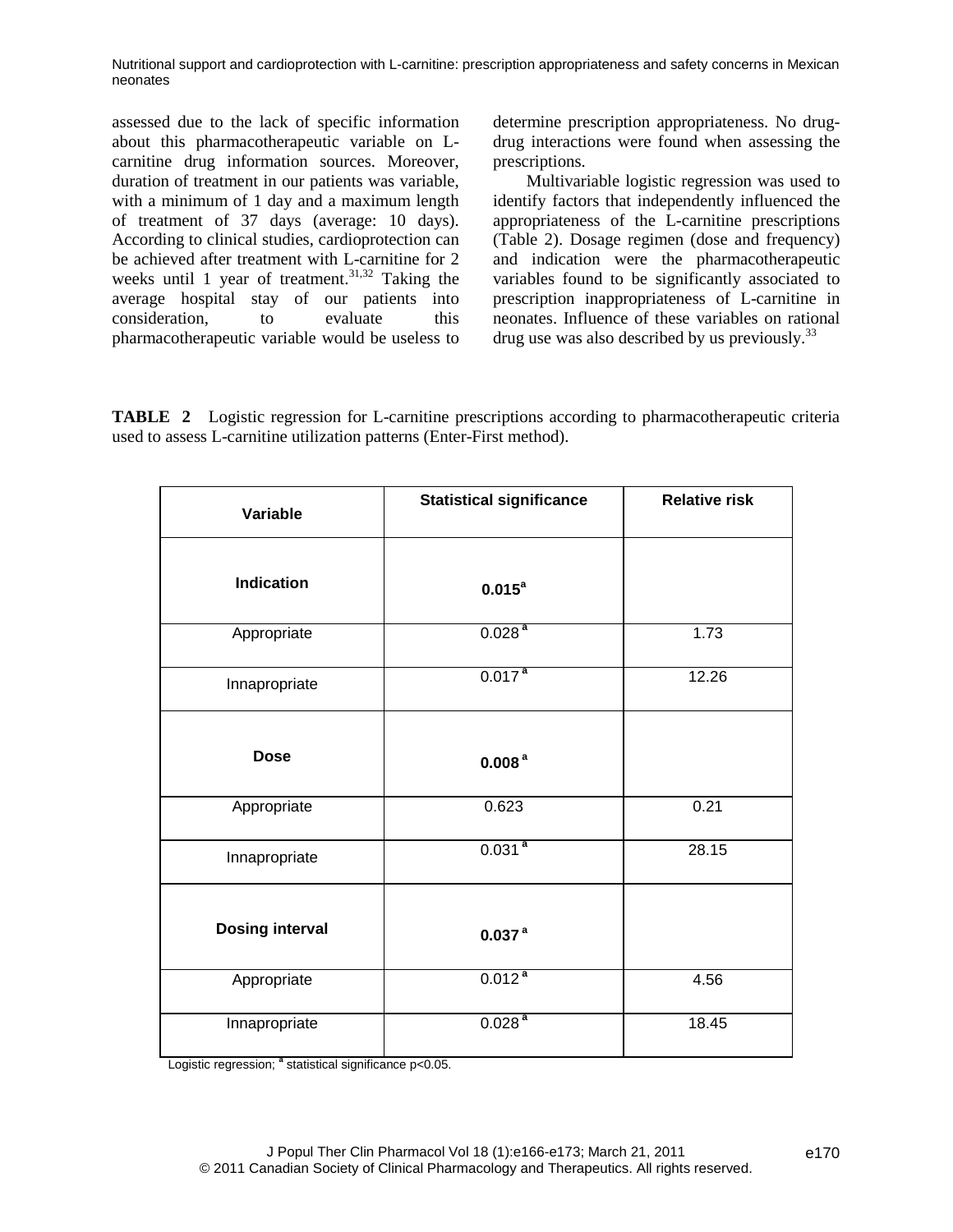| Causality, severity, clinical significance and prevalence of L-carnitine-<br>induced adverse reactions (n=13 ADRs; 12 patients) |                  |  |
|---------------------------------------------------------------------------------------------------------------------------------|------------------|--|
| Causality <sup>a</sup>                                                                                                          | Probable (15%)   |  |
|                                                                                                                                 | Possible (61%)   |  |
|                                                                                                                                 | Doubtful (24%)   |  |
| Severity and clinical                                                                                                           | Moderate (14.3%) |  |
| significance                                                                                                                    | Mild (85.7%)     |  |
| Prevalence                                                                                                                      | 18.03%           |  |
| $\sim$                                                                                                                          | 18<br>$\cdots$   |  |

**TABLE 3** Characterization of adverse reactions possibly related to L-carnitine therapy.

Assessed using the internationally recognized Naranjo algorithm<sup>1</sup>

## **Adverse Reactions**

From 61 patients, we detected 13 ADRs possibly associated with L-carnitine. All of them were of gastrointestinal type: abdominal cramps (8 cases, 61.54%) and vomiting (5 cases, 38.46%). Nausea, vomiting, abdominal cramps, diarrhea, body odor, high blood pressure and headache are the most common adverse reactions associated with Lcarnitine use. $8,11-15$  The overall rate of ADRs calculated from the patient population was 18.03%. No significant difference was seen in the overall rate of ADRs in males vs. females.

Causality assessment using Naranjo's Scale<sup>18</sup> showed that for our neonatal population of study, association of gastrointestinal adverse reactions with L-carnitine was in the 'possible' category for the majority of the detected cases (61.5%) (Table 3). According to severity assessment, no serious reactions were detected (Table 3). No cases required of drug discontinuation and for the cases of vomiting, an antiemetic was administered. Our results confirm knowledge about well-known ADR risk factors that were also present in our patients: drug-related (dose and dosing interval, polytherapy) and patient-related factors (neonatal age, concomitant diseases, nutritional status).

Our study results underline the importance of developing evidence-based treatment guidelines, in this case specific for L-carnitine use in neonates. Especially when resources are limited, health institutions should develop strategies to determine which drugs are most important for study in neonates or any other population of interest.<sup>2</sup>

Wirtz and cols. did a systematic review of all original research studies published between 1990 and 2004 on the access and use of medicines in Mexico.<sup>34</sup> From their analysis, they found that 50% of all original studies on prescription practice identified problems with inappropriate and harmful prescription behavior, as well as lack of implementation and monitoring of evidence-based treatment guidelines. Only 10% (11 of 108) of the studies analyzed by Wirtz and cols. investigated drug prescriptions in hospitals.

Where does the 'evidence' come from in order to practice evidence-based medicine in Mexican hospitals? What if our patients do not benefit from standardized dosage regimens established by controlled clinical trials or for patients with a different genetic make-up? For special patient populations and in developing countries, evidence must be generated through targeted and local strategies.

This study diagnosed L-carnitine prescription issues in neonates of a Mexican NICU. Even when our study population was quite representative of Mexican neonates, next step should be carrying out a multi-centric study in Mexico to validate our results and to establish nation-wide prescribing guidelines. Neonatal malnutrition is an important health issue in Mexico, thus L-carnitine rational use should be a priority.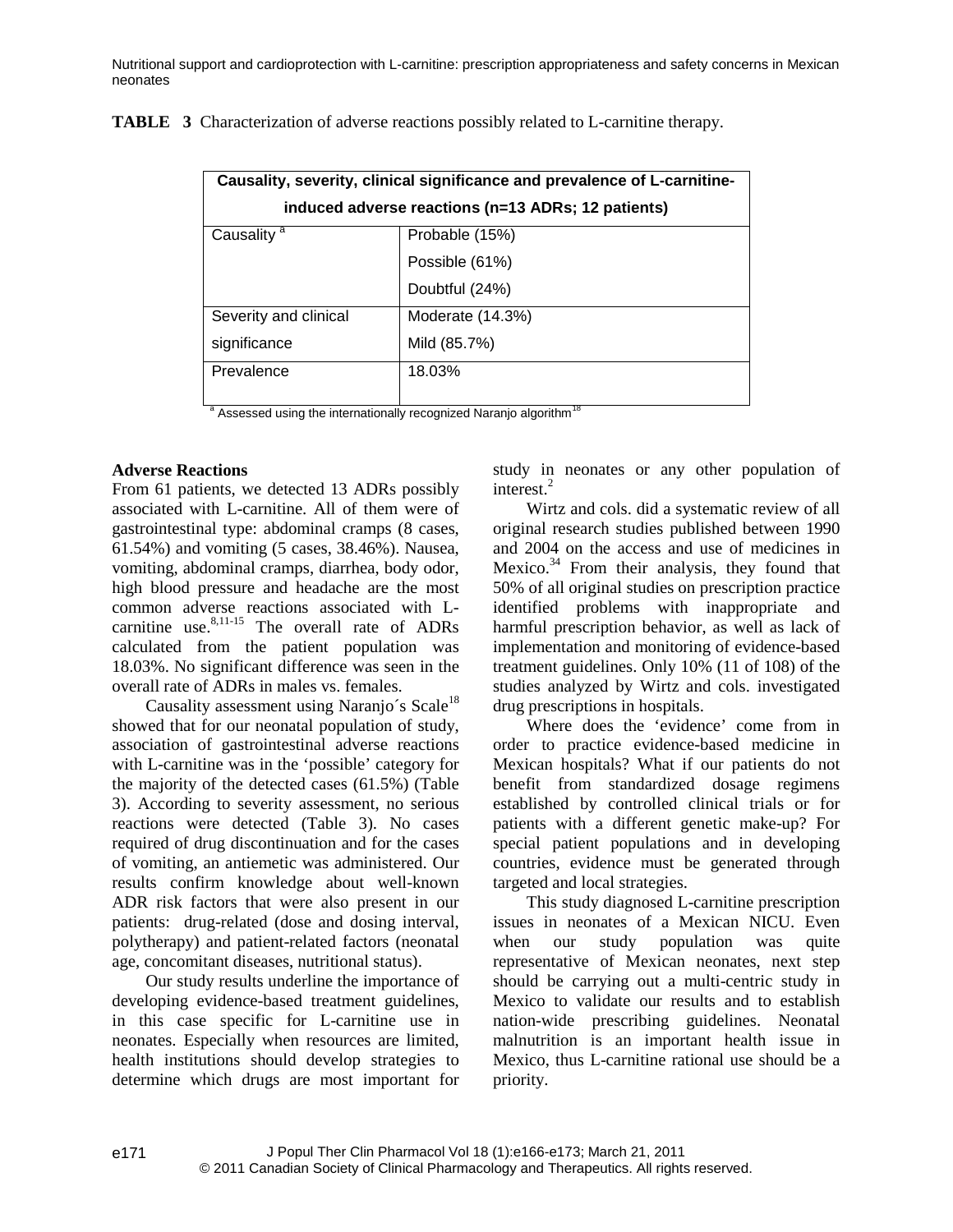#### **CONCLUSIONS**

The present study revealed inappropriate prescribing patterns of L-carnitine in Mexican neonates. Errors in dose selection occur most commonly. This type of preventable errors most probably led to the observed dose-dependent ADRs, which could have been avoided. Due to the importance of this drug in the treatment of malnourished and cardiopathic neonates, our results supported the establishment of an Lcarnitine rational use policy at the NICU of the hospital under study. Nevertheless, more evidence on L-carnitine safety and effectiveness in neonatal pathologies is needed in order to produce firsthand evidence to enable its rational use and the approval of its current off-label indications.

#### *Acknowledgements / Funding*

We would like to thank physicians, nurses and administrative staff of the hospital where this study was carried out, for help with the data collection.

## *Conflict of Interest / Disclosure*

All authors declare no conflict of interest**.**

### **Corresponding Author:** [lucila.castro@udlap.mx](mailto:lucila.castro@udlap.mx)

CPNDS Symposium available online: Vol 18(1):e76-e175

#### **REFERENCES**

- 1. Calhoun DA, Murthy SN, Bryant BG, Luedtke SA, Bhatt-Mehta V. Recent advances in neonatal pharmacotherapy. Ann Pharmacother 2006; 40:710-719.
- 2. Giacoia GP, Birenbaum DL, Sachs HC, Mattison DR. The newborn drug development initiative. Pediatrics 2006;117: S1-S8.
- 3. American Academy of Pediatrics Policy. Committee on Drugs and Committee on Hospital Care. Prevention of Medication Errors in the Pediatric Inpatient Setting. Pediatrics 2003;112(2):431-436.
- 4. Crill CM, Helms RA. The use of Carnitine in pediatric nutrition. Nutr Clin Pract 2007; 22(2):204-213.
- 5. Evangeliou A, Vlassopoulos D. Carnitine metabolism and deficit: when supplementation

is necessary? Curr Pharm Biotechno 2003; 4: 211-219.

- 6. Gomis-Muñoz P, Fernández-Shaw C, Moreno-Villares JM. Encuesta sobre protocolos de elaboración de nutrición parenteral pediátrica y revisión de la idoneidad de sus componentes. Farm Hosp 2002; 26 (3): 163-170.
- 7. O´Donnell J, Finer NN, Rich W, Barshop BA, Barrington KJ. Role of L-Carnitine in apnea of prematurity: a randomized, controlled trial. Pediatrics 2002; 109(4): 622-626.
- 8. DRUGDEX® System [Internet database]. Greenwood Village, CO: Thomson Healthcare. Updated periodically. Available from: <http://www.thomsonhc.com/> Accessed January 10, 2011.
- 9. Clark RH, Bloom BT, Spitzer AR, Gerstmann DR. Reported medication use in the neonatal intensive care unit: data from a large national data set. Pediatrics 2006; 117(6): 1979-1987.
- 10. Figueiras AF, Caamaño F, Gestal-Otero JJ. Metodología de los estudios de utilización de medicamentos en atención primaria. Gac Sanit 2000; 14(suppl.3): 7-19.
- 11. McEvoy, GK. (2001) AHFS Drug information 2001. American Society of Health-System Pharmacists: Washington. 44<sup>th</sup> edition.
- 12. Lacy FC, Armstrong LL, Goldman MP & Lance LL. (2001-2002) Drug Information Handbook. Lexi-Comp, Inc.: Ohio.  $9<sup>th</sup>$  edition.
- 13. Dipiro JT. (2002) Pharmacist´s Drug Handbook. American Society of Health-System Pharmacists: Bethesda. 2<sup>nd</sup> edition.
- 14. Taketomo CK, Hooding JH, & Krauss DM. (2000-2001). Pediatric Dosage Handbook. Lexi-Comp, Inc.: Ohio.  $7<sup>th</sup>$  edition.
- 15. USP DI (2000). Drug Information for the Health Care Professional. USP: Massachusetts. 19<sup>th</sup> edition.
- 16. Gossel EA, & Bricker JD. (1990) Principles of Clinical Toxicology. Raven Press: New York. 3<sup>rd</sup> edition.
- 17. Tatro DS, ed. Drug Interaction Facts*.* St. Louis, MO: Wolters Kluwer Health, Inc.; 2000.
- 18. Naranjo CA, Busto U, Sellers EM, Sandor P, Ruiz I, Roberts EA. A method for estimating the probability of adverse drug reactions. Clin Pharmacol Ther 1981; 30(2): 239-245.
- 19. Debesa F, Llovet S. La farmacovigilancia, una reflexión 23 años después. Resumed 2000; 13(5): 216-24.
- 20. Secretaría de Salud (2003) Instalación y operación de la farmacovigilancia. NOM-220- SSA1-2002. Diario Oficial de la Federación: México D.F.